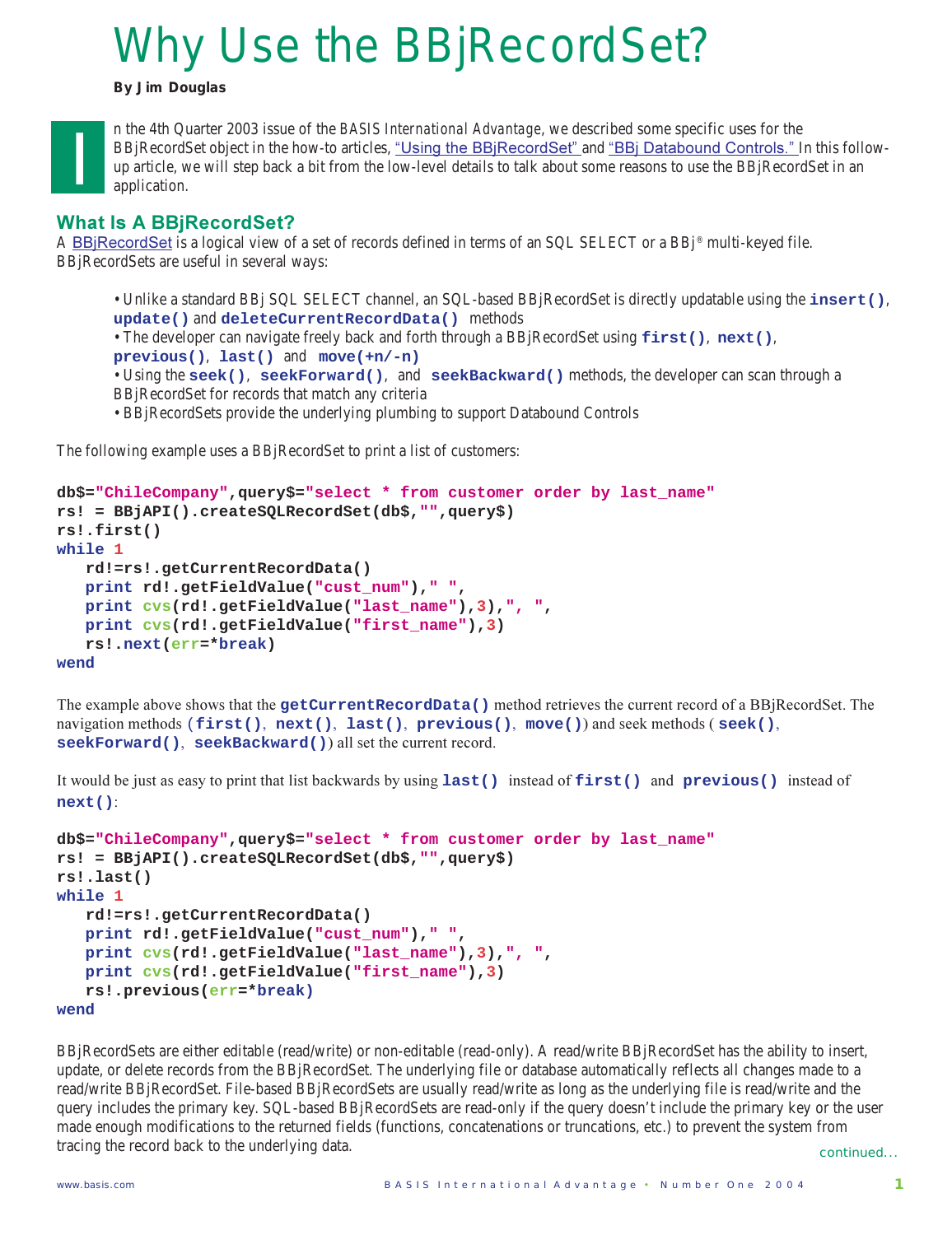#### **Searching and Seeking**

One way to visualize a BBjRecordSet is as a table containing numbered BBjRecordData objects starting at zero. For example, the following query produced the table in **Figure 1**.

```
db$="ChileCompany"
query$="select cust_num,last_name,first_name from customer order by
last_name"
rs! = BBjAPI().createSQLRecordSet(db$,"",query$)
```

| (#)            | cust_num | last name       | first name     |
|----------------|----------|-----------------|----------------|
| 0              | 000029   | Abbott          | Meghan         |
| 1              | 000032   | Adams           | <b>Barbara</b> |
| $\overline{2}$ | 000015   | Alcott          | Amy            |
| 3              | 000013   | Augustine       | Ernie          |
| 4              | 000063   | Aurora          | Justin         |
| 5              | 000069   | <b>Bakkund</b>  | <b>Bjorn</b>   |
| 6              | 000001   | <b>Baldrake</b> | Gregory        |
| $\overline{7}$ | 000007   | <b>Booker</b>   | Dr. Jane       |
| 8              | 000049   | <b>Bowerman</b> | <b>Bob</b>     |
| 9              | 000041   | Calloway        | Tony           |
| 10             | 000048   | Caroll          | <b>Stuart</b>  |
| 58             | 000017   | Tomlin          | Myrah          |
| 59             | 000037   | Tookeypatch     | Claudia        |
| 60             | 000047   | Troy            | Darlene        |
| 61             | 000026   | Tuscany         | John           |
| 62             | 000065   | Van Dyke        | Michael        |
| 63             | 000021   | Wellesley       | Dianne         |
| 64             | 000031   | Wesson          | Lawrence       |
| 65             | 000025   | Williams        | Doris          |
| 66             | 000044   | Wittenberg      | Roberta        |
| 67             | 000068   | Zamora          | Carlos         |

**Figure 1.** The BBjRecordSet resulting from the code sample

The developer can scan through this BBjRecordSet in various ways such as seeking to the first, next, previous or last record, or moving backward or forward a specific number of records. For example:

```
>rs!.first()
>?rs!.getCurrentRecordData()
last_name=Abbott
first_name=Meghan
cust_num=000029
```
**>rs!.next() >?rs!.getCurrentRecordData() last\_name=Adams first\_name=Barbara cust\_num=000032**

```
>rs!.move(+5)
>?rs!.getCurrentRecordData()
last_name=Baldrake
first_name=Gregory
cust_num=000001 continued...
```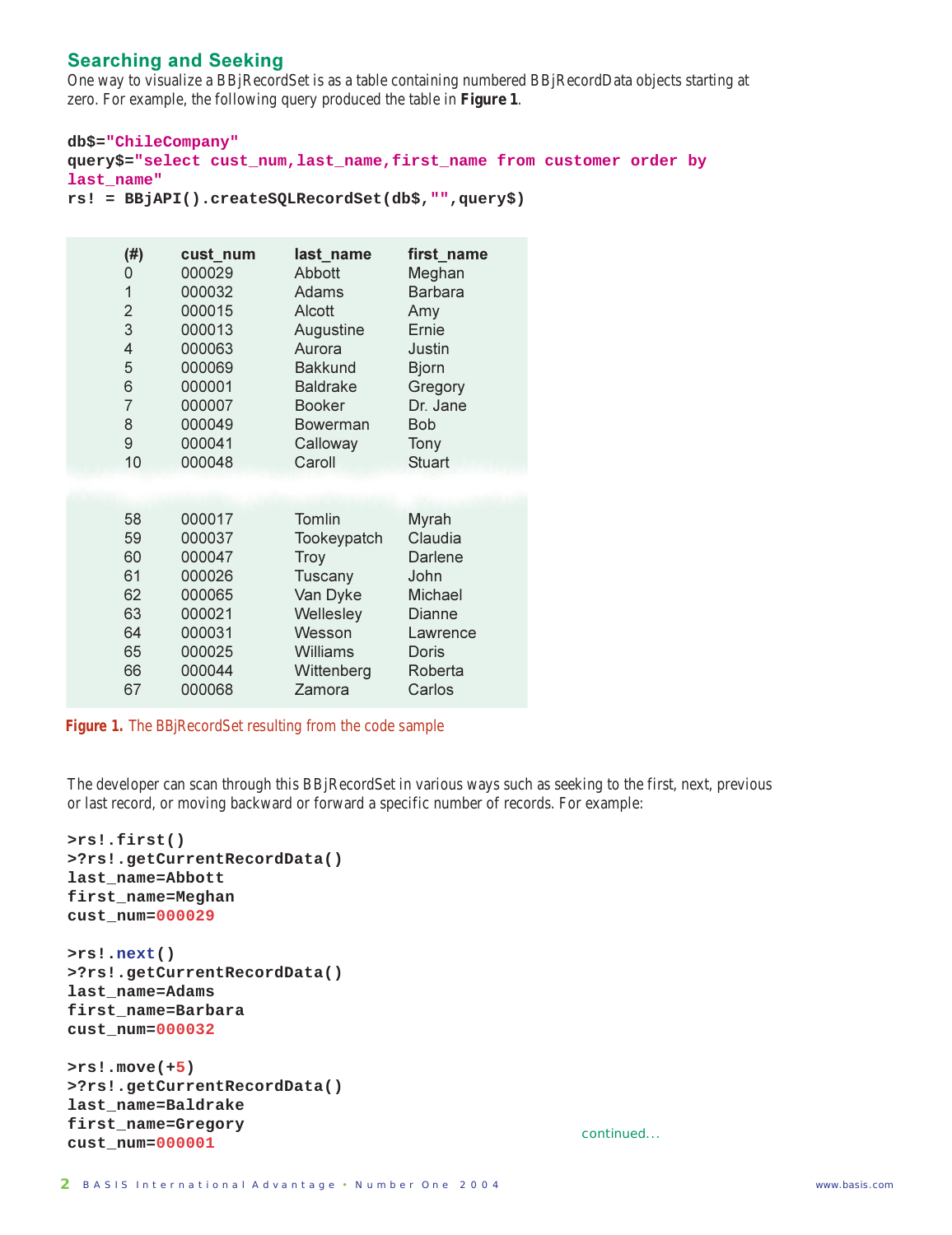In addition to the previous examples, the next example shows how to seek for records containing specific field information such as all customers named "John."

```
>seek!=rs!.getEmptyRecordData()
>seek!.setFieldValue("first_name","John")
>rs!.seek(seek!,1)
>?rs!.getCurrentRecordData()
last_name=Roberts
first_name=John
cust_num=000016
>rs!.seekForward(seek!,1)
>?rs!.getCurrentRecordData()
last_name=Tuscany
first_name=John
cust_num=000026
>rs!.seekForward(seek!,1)
!ERROR=80 (No Matching Entry Found)
>
```
The next example prints a list of customers with no purchases this year by using a filter on the SQL select:

```
db$="ChileCompany",query$="select * from customer where sales_ytd=0 order by last_name"
rs! = BBjAPI().createSQLRecordSet(db$,"",query$)
rs!.first()
while 1
    rd!=rs!.getCurrentRecordData()
    print rd!.getFieldValue("cust_num")," ",
    print cvs(rd!.getFieldValue("last_name"),3),", ",
    print cvs(rd!.getFieldValue("first_name"),3)
    rs!.next(err=*break)
wend
```
The following example shows a different way to retrieve the same set of records (customers with no purchases this year):

```
db$="ChileCompany"
query$="select * from customer order by last_name"
rs! = BBjAPI().createSQLRecordSet(db$,"",query$)
Filter! = rs!.getEmptyRecordData()
Filter!.setFieldValue("sales_ytd","0")
rs!.seek(Filter!)
while 1
    rd!=rs!.getCurrentRecordData()
    print rd!.getFieldValue("cust_num")," ",
    print cvs(rd!.getFieldValue("last_name"),3),", ",
    print cvs(rd!.getFieldValue("first_name"),3)
    rs!.seekForward(Filter!,err=*break)
wend
```
Filtering records via the SQL SELECT statement is generally the preferred method, as the resultant record set will be much smaller. Smaller record sets translate into less data transferred from the server to the client, which is desirable in three-tier

continued...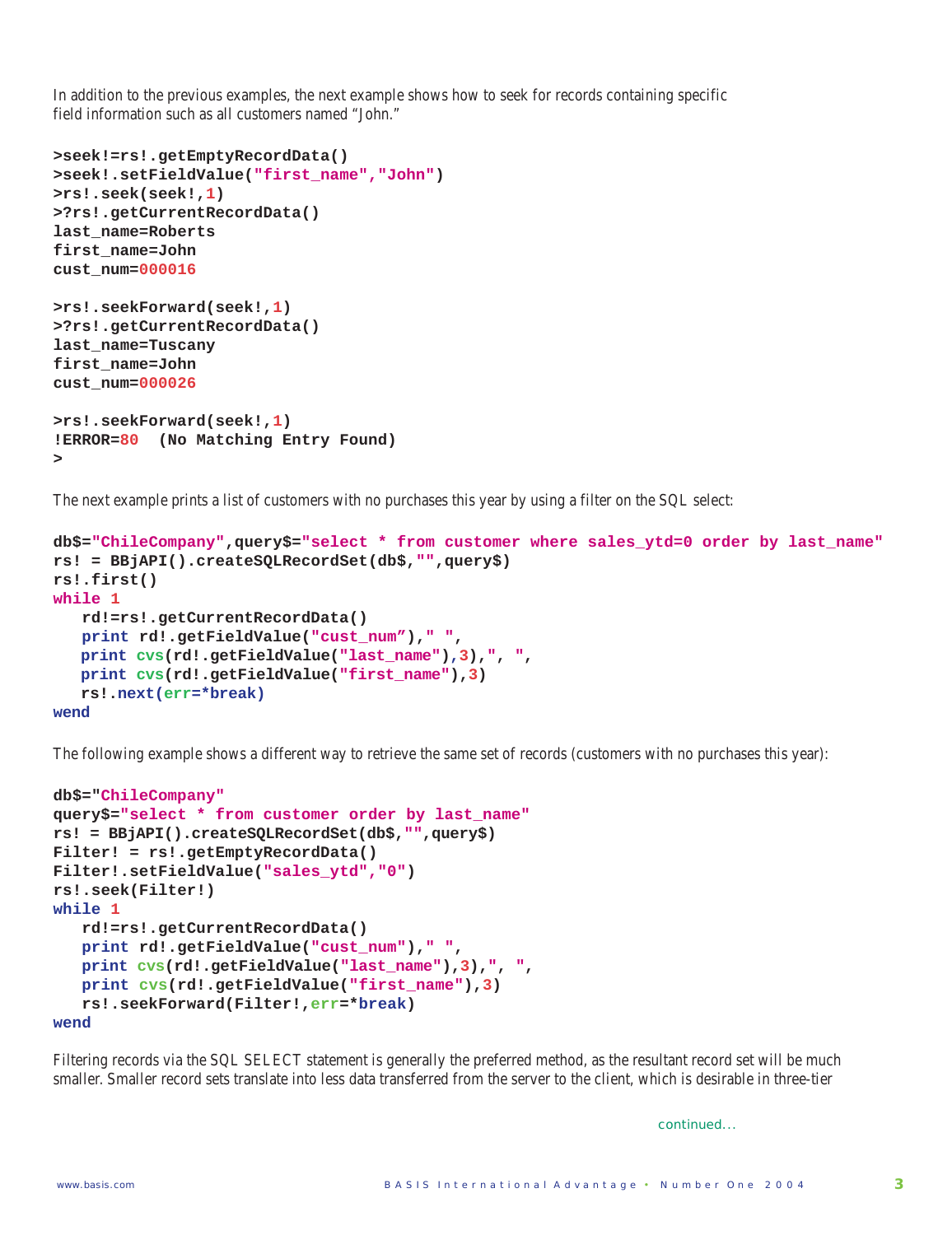deployments. Seeks for specific data in the recordset occur faster as well, since the **seekForward()**and **seekBackward()** methods always scan every record to the end of the recordset, even in seeks that only involve key fields. Though the previous two examples return the same information, the first example executes in half the time because the resultant record set contains only 28 records compared to 68 records in the second set.

#### **Locking**

BBjRecordSets do not allow for record locking. If there is any chance that another process might access the file(s) referenced in a BBjRecordSet at the same time, then all attempts to navigate through or modify the BBjRecordSet must include an ERR= option to handle the case when the underlying record is locked or otherwise unavailable.

#### **Databound Controls**

BBj Databound controls use BBjRecordSets and have several benefits:

- Defining the link between the GUI control and the associated data field on disk in a single location (either a resource file or at the beginning of a program).
- Associating list controls (BBjListBox, BBjListButton, BBjListEdit) with a recordset to automatically populate them with data.
- Limiting application procedural code to validating data, deciding when to insert, update, or delete records, and moving the record pointer. With the addition of a BBjNavigator control, much of the navigation becomes automatic.

| <b>BBj GUI Control</b> | <b>Binds</b><br><b>To Field</b><br>of Type: | <b>Affect on GUI control</b><br>when current record data changes:                               | Affect on current record data<br>when the GUI control is modified:                                              |
|------------------------|---------------------------------------------|-------------------------------------------------------------------------------------------------|-----------------------------------------------------------------------------------------------------------------|
| <b>BBjStaticText</b>   | <b>String</b>                               | The Static Text control displays the<br>string field from the record data.                      | N/A (The user cannot change Static Text.)                                                                       |
| <b>BBjEditBox</b>      | <b>String</b>                               | The Edit Box displays the string field<br>from the record data.                                 | The record data automatically reflects any<br>changes in the Edit Box.                                          |
| <b>BBjCheckBox</b>     | <b>Number</b>                               | The Check Box shows a check if the<br>numeric field in the record data has a<br>non-zero value. | The record data stores the number one for a<br>checked checkbox or a zero for an unchecked<br><b>Check Box.</b> |
| <b>BBjCEdit</b>        | <b>String</b>                               | The Custom Edit displays the string field<br>from the record data.                              | The record data automatically reflects any<br>changes in the Custom Edit.                                       |
| <b>BBiListBox</b>      | String                                      | The List Box selects the index that corresponds<br>to the string field from the record data.    | The record data automatically reflects the string<br>value of the selected index.                               |
| <b>BBiListButton</b>   | <b>String</b>                               | The List Button selects the index that corresponds<br>to the string field from the record data. | The record data automatically reflects the string<br>value of the selected index.                               |
| <b>BBiListEdit</b>     | <b>String</b>                               | The Edit Box of the BBjListEdit control displays<br>the string field from the record data.      | The record data automatically reflects any<br>changes to the Edit Box, or selections from<br>the list.          |
| <b>BBjInputE</b>       | <b>String</b>                               | The InputE control displays the string field<br>from the record data.                           | The record data automatically reflects any<br>changes in the InputE control.                                    |
| <b>BBjInputN</b>       | Number                                      | The InputN control displays the numeric field<br>from the record data.                          | The record data automatically reflects any<br>changes in the InputN control.                                    |
| <b>BBjInputD</b>       | Number                                      | See the rules for binding date fields to grid cells in <b>BBj Data Aware Grid Channels</b>      |                                                                                                                 |
| <b>BBjNavigator</b>    | <b>String</b>                               | The Navigator label displays the string field<br>from the record data.                          | N/A (The user cannot change the Navigator<br>label.)                                                            |